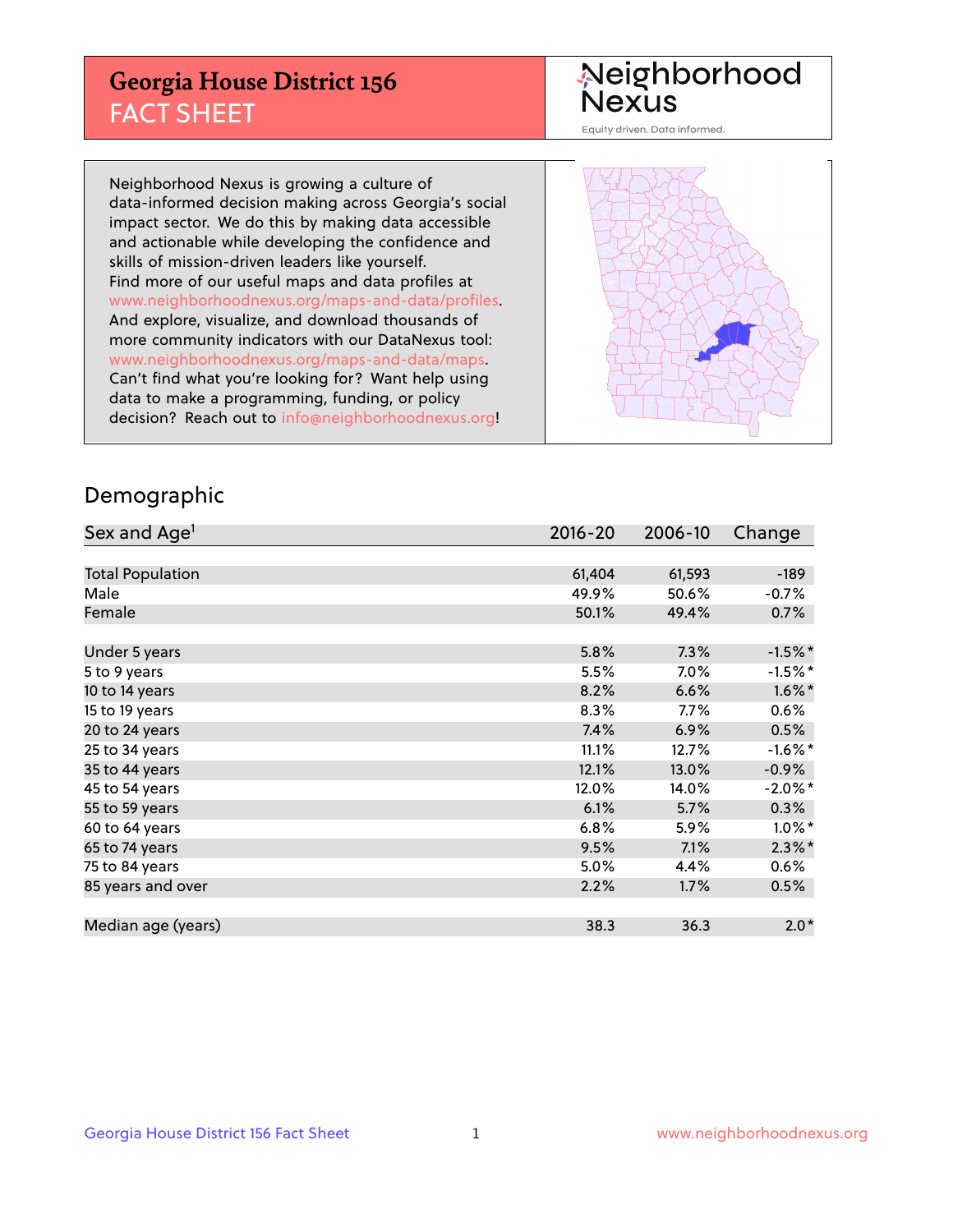## Demographic, continued...

| Race <sup>2</sup>                                            | $2016 - 20$ | 2006-10 | Change     |
|--------------------------------------------------------------|-------------|---------|------------|
| <b>Total population</b>                                      | 61,404      | 61,593  | $-189$     |
| One race                                                     | 98.2%       | 99.2%   | $-1.0\%$ * |
| White                                                        | 62.9%       | 64.5%   | $-1.6%$    |
| <b>Black or African American</b>                             | 31.1%       | 30.5%   | 0.6%       |
| American Indian and Alaska Native                            | 0.0%        | 0.3%    | $-0.3%$    |
| Asian                                                        | 0.4%        | 0.4%    | 0.0%       |
| Native Hawaiian and Other Pacific Islander                   | 0.0%        | 0.0%    | $-0.0%$    |
| Some other race                                              | 3.7%        | 3.4%    | 0.3%       |
| Two or more races                                            | 1.8%        | 0.8%    | $1.0\%$ *  |
| Race alone or in combination with other race(s) <sup>3</sup> | $2016 - 20$ | 2006-10 | Change     |
|                                                              |             |         |            |
| Total population                                             | 61,404      | 61,593  | $-189$     |
| White                                                        | 64.7%       | 65.2%   | $-0.5%$    |
| <b>Black or African American</b>                             | 32.0%       | 30.9%   | 1.1%       |
| American Indian and Alaska Native                            | 0.4%        | 0.6%    | $-0.3%$    |
| Asian                                                        | 0.6%        | 0.6%    | 0.0%       |
| Native Hawaiian and Other Pacific Islander                   | 0.1%        | 0.0%    | 0.1%       |
| Some other race                                              | 4.3%        | 3.5%    | 0.8%       |
| Hispanic or Latino and Race <sup>4</sup>                     | $2016 - 20$ | 2006-10 | Change     |
| <b>Total population</b>                                      | 61,404      | 61,593  | $-189$     |
| Hispanic or Latino (of any race)                             | 8.3%        | 7.4%    | 0.9%       |
| Not Hispanic or Latino                                       | 91.7%       | 92.6%   | $-0.9%$    |
| White alone                                                  | 58.7%       | 60.7%   | $-2.1\%$ * |
| Black or African American alone                              | 30.9%       | 30.4%   | 0.5%       |
| American Indian and Alaska Native alone                      | 0.0%        | 0.1%    | $-0.0%$    |
| Asian alone                                                  | 0.4%        | 0.4%    | 0.0%       |
| Native Hawaiian and Other Pacific Islander alone             | $0.0\%$     | 0.0%    | 0.0%       |
| Some other race alone                                        | 0.5%        | 0.3%    | 0.1%       |
| Two or more races                                            | 1.2%        | 0.6%    | 0.6%       |
|                                                              |             |         |            |
| U.S. Citizenship Status <sup>5</sup>                         | $2016 - 20$ | 2006-10 | Change     |
| Foreign-born population                                      | 2,551       | 2,965   | $-414$     |
| Naturalized U.S. citizen                                     | 31.8%       | 28.0%   | 3.7%       |
| Not a U.S. citizen                                           | 68.2%       | 72.0%   | $-3.7%$    |
|                                                              |             |         |            |
| Citizen, Voting Age Population <sup>6</sup>                  | 2016-20     | 2006-10 | Change     |
| Citizen, 18 and over population                              | 45,188      | 44,082  | 1,107      |
| Male                                                         | 49.5%       | 50.0%   | $-0.5%$    |
| Female                                                       | 50.5%       | 50.0%   | 0.5%       |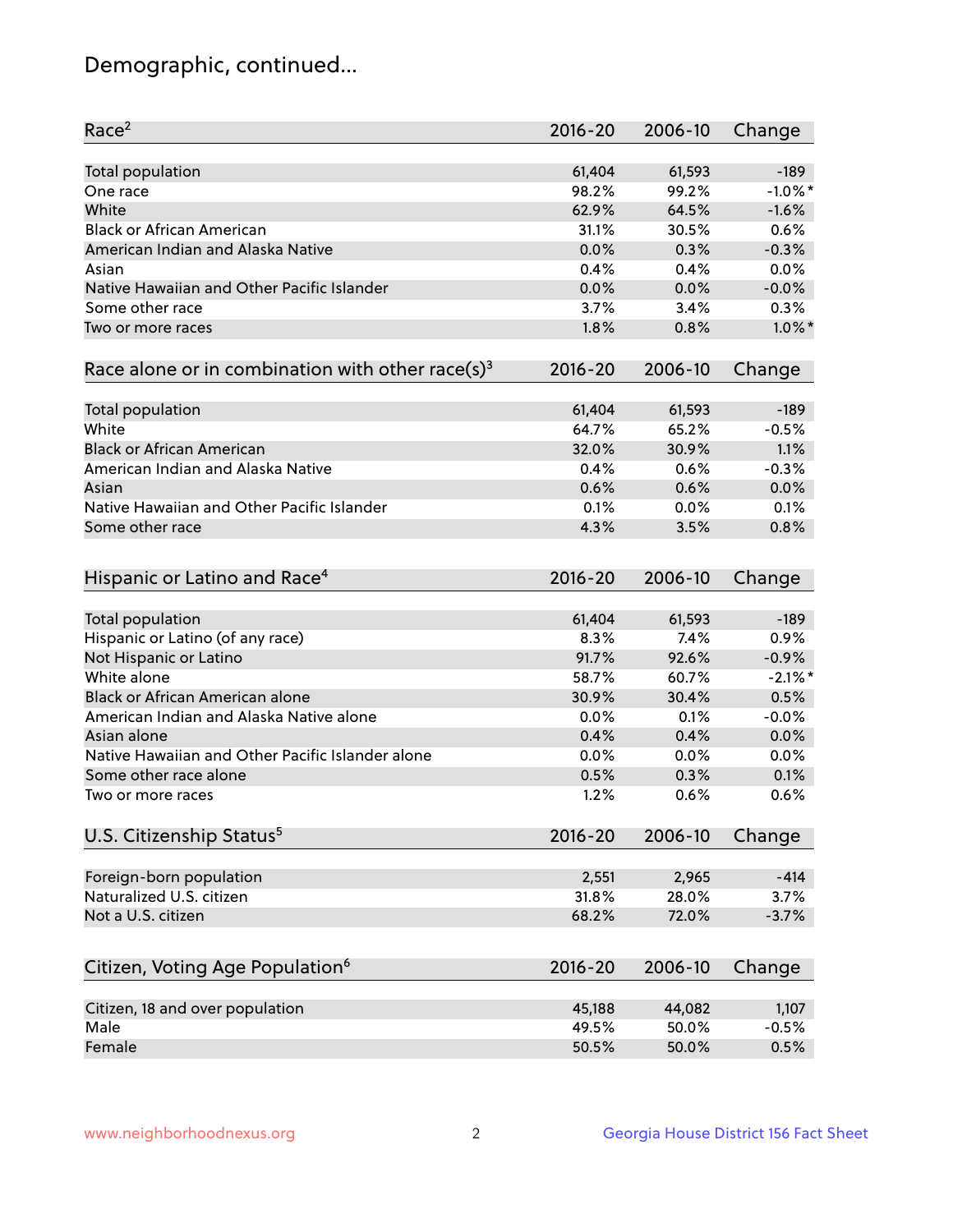#### Economic

| Income <sup>7</sup>                                 | 2016-20 | 2006-10 | Change     |
|-----------------------------------------------------|---------|---------|------------|
|                                                     |         |         |            |
| All households                                      | 21,142  | 21,972  | $-830$     |
| Less than \$10,000                                  | 10.9%   | 14.9%   | $-4.0\%$ * |
| \$10,000 to \$14,999                                | 9.2%    | 10.8%   | $-1.6%$    |
| \$15,000 to \$24,999                                | 14.1%   | 17.1%   | $-3.0\%$ * |
| \$25,000 to \$34,999                                | 13.2%   | 11.7%   | 1.5%       |
| \$35,000 to \$49,999                                | 14.2%   | 13.6%   | 0.6%       |
| \$50,000 to \$74,999                                | 14.1%   | 15.3%   | $-1.2%$    |
| \$75,000 to \$99,999                                | 9.5%    | 7.7%    | $1.8\%$ *  |
| \$100,000 to \$149,999                              | 9.3%    | 6.6%    | $2.7\%$ *  |
| \$150,000 to \$199,999                              | 3.6%    | 1.5%    | $2.1\%$ *  |
| \$200,000 or more                                   | 2.0%    | 0.9%    | 1.1%       |
| Median household income (dollars)                   | 37,649  | 31,018  | $6,631*$   |
| Mean household income (dollars)                     | 58,164  | 43,230  | 14,933*    |
| With earnings                                       | 67.1%   | 70.3%   | $-3.2%$ *  |
| Mean earnings (dollars)                             | 64,134  | 46,831  | 17,303*    |
| <b>With Social Security</b>                         | 39.8%   | 33.9%   | 5.9%*      |
| Mean Social Security income (dollars)               | 18,381  | 13,306  | 5,075*     |
| With retirement income                              | 17.4%   | 12.7%   | 4.7%*      |
| Mean retirement income (dollars)                    | 27,249  | 21,662  | 5,587*     |
| With Supplemental Security Income                   | 8.1%    | 6.3%    | $1.8\%$ *  |
| Mean Supplemental Security Income (dollars)         | 9,923   | 7,038   | 2,885*     |
| With cash public assistance income                  | 1.7%    | 1.5%    | 0.2%       |
| Mean cash public assistance income (dollars)        | 1,203   | 3,820   | $-2,616*$  |
| With Food Stamp/SNAP benefits in the past 12 months | 18.6%   | 19.4%   | $-0.8%$    |
|                                                     |         |         |            |
| Families                                            | 13,891  | 14,830  | $-938*$    |
| Less than \$10,000                                  | 6.8%    | 9.4%    | $-2.7%$    |
| \$10,000 to \$14,999                                | 5.6%    | 6.5%    | $-0.9%$    |
| \$15,000 to \$24,999                                | 11.0%   | 14.8%   | $-3.7\%$ * |
| \$25,000 to \$34,999                                | 13.4%   | 11.5%   | 1.8%       |
| \$35,000 to \$49,999                                | 15.4%   | 15.7%   | $-0.3%$    |
| \$50,000 to \$74,999                                | 15.4%   | 18.7%   | $-3.2%$ *  |
| \$75,000 to \$99,999                                | 12.2%   | 10.6%   | 1.6%       |
| \$100,000 to \$149,999                              | 12.1%   | 9.5%    | 2.6%       |
| \$150,000 to \$199,999                              | 5.2%    | 2.1%    | $3.1\%$ *  |
| \$200,000 or more                                   | 2.8%    | 1.2%    | 1.7%       |
| Median family income (dollars)                      | 47,738  | 42,114  | $5,625*$   |
| Mean family income (dollars)                        | 71,486  | 52,657  | 18,829*    |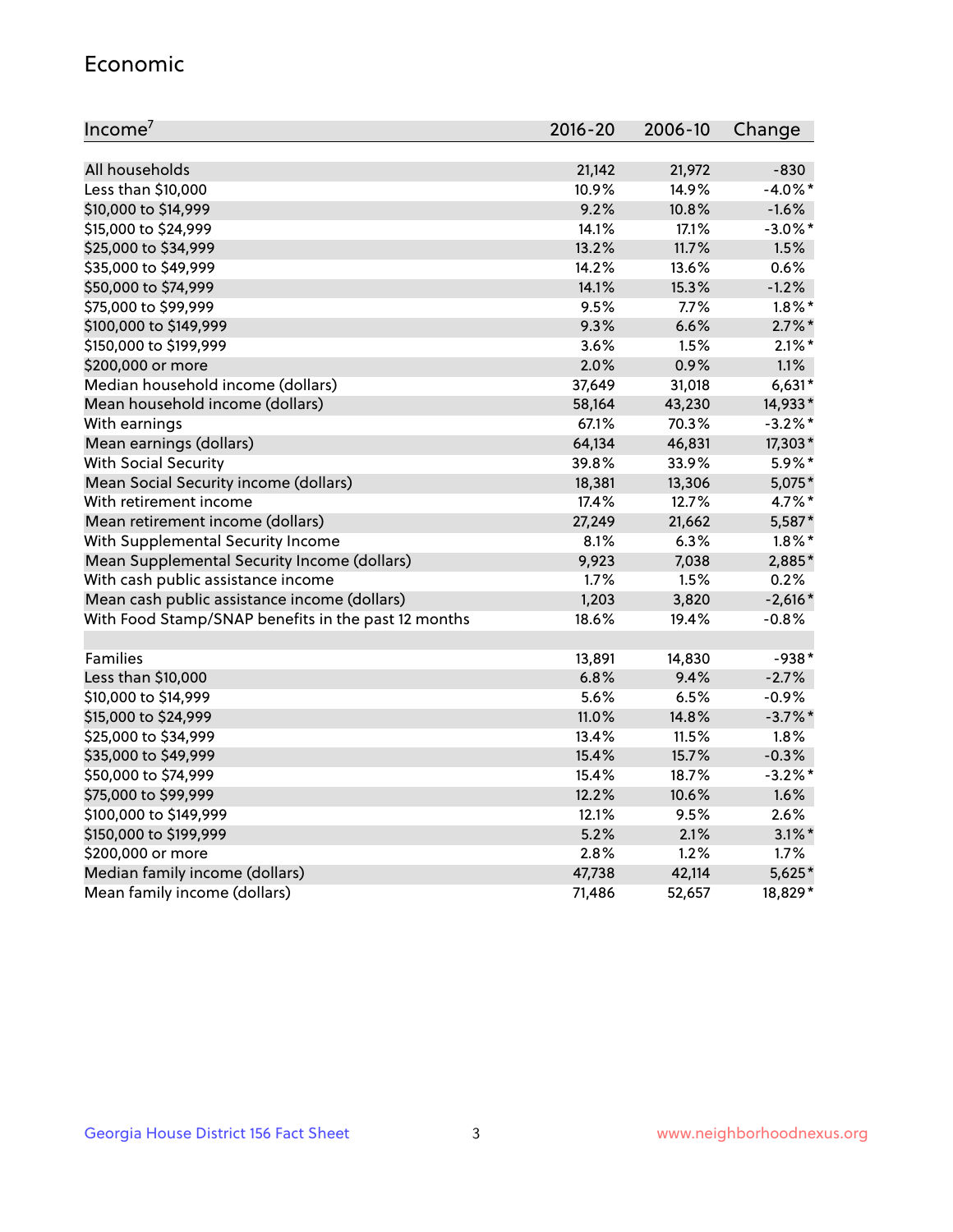## Economic, continued...

| Income, continued <sup>8</sup>                           | $2016 - 20$ | 2006-10 | Change   |
|----------------------------------------------------------|-------------|---------|----------|
|                                                          |             |         |          |
| Nonfamily households                                     | 7,251       | 7,142   | 109      |
| Median nonfamily income (dollars)                        | 22,216      | 15,819  | 6,396*   |
| Mean nonfamily income (dollars)                          | 31,363      | 22,453  | 8,910*   |
|                                                          |             |         |          |
| Median earnings for workers (dollars)                    | 27,633      | 22,505  | $5,128*$ |
| Median earnings for male full-time, year-round workers   | 37,957      | 34,521  | $3,437*$ |
| (dollars)                                                |             |         |          |
| Median earnings for female full-time, year-round workers | 31,786      | 26,675  | $5,111*$ |
| (dollars)                                                |             |         |          |
|                                                          |             |         |          |
| Per capita income (dollars)                              | 21,720      | 16,038  | 5,682*   |
|                                                          |             |         |          |
| Families and People Below Poverty Level <sup>9</sup>     | 2016-20     | 2006-10 | Change   |
|                                                          |             |         |          |
| <b>All families</b>                                      | 18.2%       | 20.1%   | $-2.0%$  |
| With related children under 18 years                     | 28.4%       | 29.5%   | $-1.1%$  |
| With related children under 5 years only                 | 28.4%       | 41.4%   | $-13.0%$ |
| Married couple families                                  | 8.2%        | 11.4%   | $-3.1%$  |
| With related children under 18 years                     | 13.1%       | 16.7%   | $-3.7%$  |
| With related children under 5 years only                 | 5.2%        | 30.3%   | $-25.1%$ |
| Families with female householder, no husband present     | 44.3%       | 47.2%   | $-2.9%$  |
| With related children under 18 years                     | 55.3%       | 56.8%   | $-1.4%$  |
| With related children under 5 years only                 | 54.4%       | 77.9%   | $-23.6%$ |
|                                                          |             |         |          |
| All people                                               | 23.5%       | 25.4%   | $-1.9%$  |
| Under 18 years                                           | 30.5%       | 34.2%   | $-3.7%$  |
| Related children under 18 years                          | 30.1%       | 34.0%   | $-3.9%$  |
| Related children under 5 years                           | 30.3%       | 41.4%   | $-11.1%$ |
| Related children 5 to 17 years                           | 30.1%       | 31.0%   | $-1.0%$  |
| 18 years and over                                        | 21.3%       | 22.2%   | $-0.9%$  |
| 18 to 64 years                                           | 22.9%       | 22.3%   | 0.5%     |
| 65 years and over                                        | 15.8%       | 21.8%   | $-5.9%$  |
| People in families                                       | 20.5%       | 22.3%   | $-1.8%$  |
| Unrelated individuals 15 years and over                  | 39.0%       | 41.0%   | $-2.0%$  |
|                                                          |             |         |          |
| Non-Hispanic white people                                | 16.0%       | 17.7%   | $-1.7%$  |
| Black or African-American people                         | 35.3%       | 37.2%   | $-1.9%$  |
| Asian people                                             | 0.0%        | 3.7%    | $-3.7%$  |
| Hispanic or Latino people                                | 35.0%       | 43.9%   | $-9.0%$  |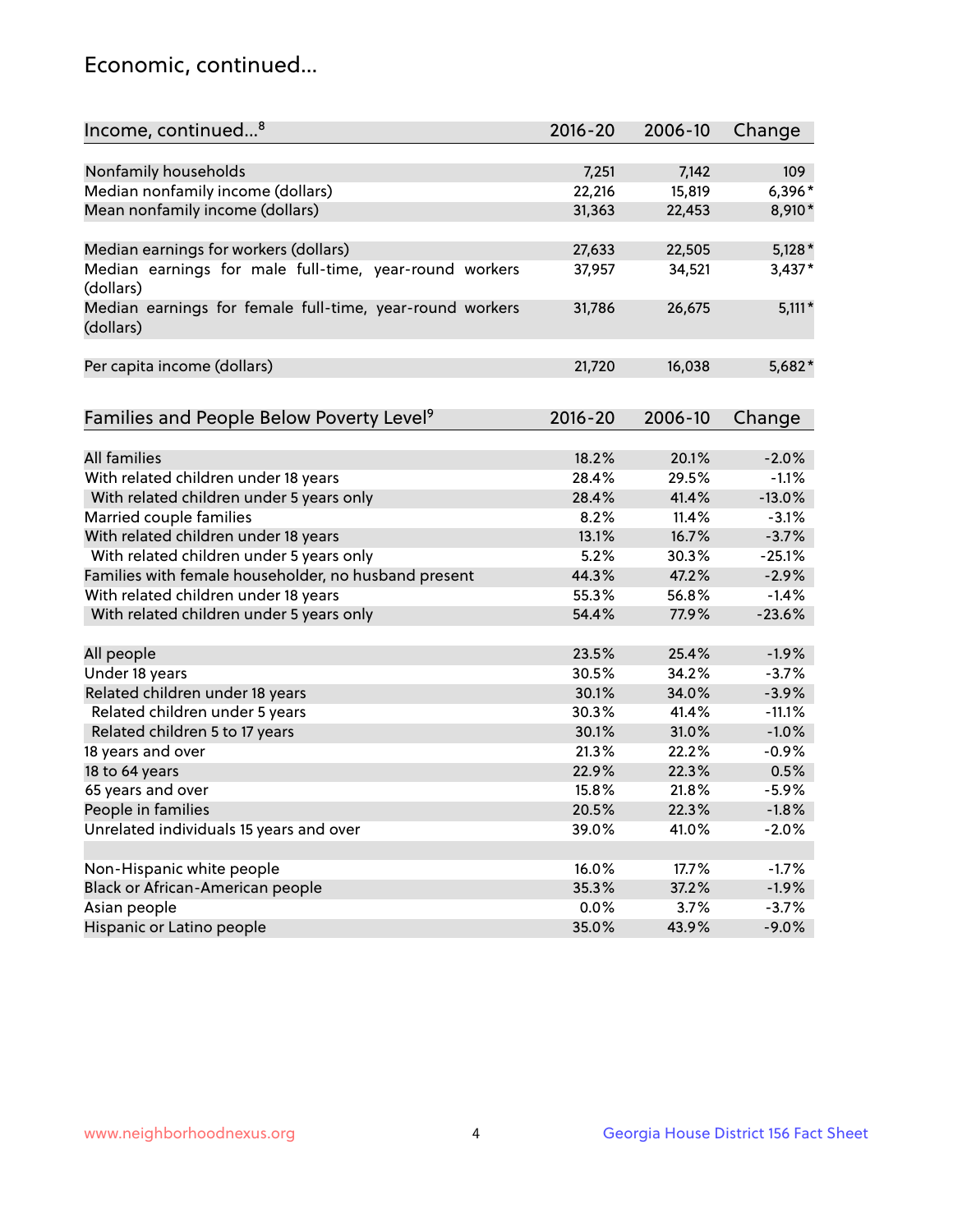## Employment

| Employment Status <sup>10</sup>                                             | $2016 - 20$     | 2006-10         | Change     |
|-----------------------------------------------------------------------------|-----------------|-----------------|------------|
|                                                                             |                 |                 |            |
| Population 16 years and over                                                | 48,631          | 47,703          | 929        |
| In labor force                                                              | 50.8%           | 51.6%           | $-0.8%$    |
| Civilian labor force                                                        | 50.7%           | 51.6%           | $-0.9%$    |
| Employed                                                                    | 47.2%           | 48.2%           | $-1.0%$    |
| Unemployed                                                                  | 3.5%            | 3.4%            | 0.1%       |
| <b>Armed Forces</b>                                                         | 0.1%            | 0.0%            | 0.1%       |
| Not in labor force                                                          | 49.2%           | 48.4%           | 0.8%       |
|                                                                             |                 |                 |            |
| Civilian labor force                                                        | 24,635          | 24,610          | 25         |
| <b>Unemployment Rate</b>                                                    | 6.9%            | 6.6%            | 0.3%       |
|                                                                             |                 |                 |            |
| Females 16 years and over<br>In labor force                                 | 24,406<br>46.0% | 23,389<br>46.4% | 1,017      |
|                                                                             |                 |                 | $-0.5%$    |
| Civilian labor force                                                        | 46.0%           | 46.4%           | $-0.5%$    |
| Employed                                                                    | 43.5%           | 43.0%           | 0.5%       |
| Own children of the householder under 6 years                               | 3,832           | 5,023           | $-1,191*$  |
| All parents in family in labor force                                        | 68.8%           | 48.2%           | 20.6%*     |
|                                                                             |                 |                 |            |
| Own children of the householder 6 to 17 years                               | 8,638           | 9,416           | $-777$     |
| All parents in family in labor force                                        | 62.5%           | 64.1%           | $-1.5%$    |
|                                                                             |                 |                 |            |
| Industry <sup>11</sup>                                                      | $2016 - 20$     | 2006-10         | Change     |
|                                                                             |                 |                 |            |
| Civilian employed population 16 years and over                              | 22,936          | 22,983          | $-46$      |
| Agriculture, forestry, fishing and hunting, and mining                      | 6.0%            | 6.9%            | $-0.9%$    |
| Construction                                                                | 8.5%            | 8.5%            | $-0.0%$    |
| Manufacturing                                                               | 11.4%           | 14.7%           | $-3.3\%$ * |
| Wholesale trade                                                             | 2.3%            | 3.3%            | $-1.0%$    |
| Retail trade                                                                | 10.3%           | 11.5%           | $-1.2%$    |
| Transportation and warehousing, and utilities                               | 8.2%            | 5.5%            | $2.7\%$ *  |
| Information                                                                 | 1.0%            | 0.8%            | 0.1%       |
| Finance and insurance, and real estate and rental and leasing               | 3.2%            | 3.2%            | $0.0\%$    |
| Professional, scientific, and management, and administrative                | 7.3%            | 5.4%            | 1.8%       |
| and waste management services                                               |                 |                 |            |
| Educational services, and health care and social assistance                 | 22.9%           | 22.7%           | 0.1%       |
| Arts, entertainment, and recreation, and accommodation and<br>food services | 6.3%            | 4.7%            | 1.6%       |
| Other services, except public administration                                | 4.7%            | 5.0%            | $-0.3%$    |
| Public administration                                                       | 8.0%            | 7.7%            | 0.3%       |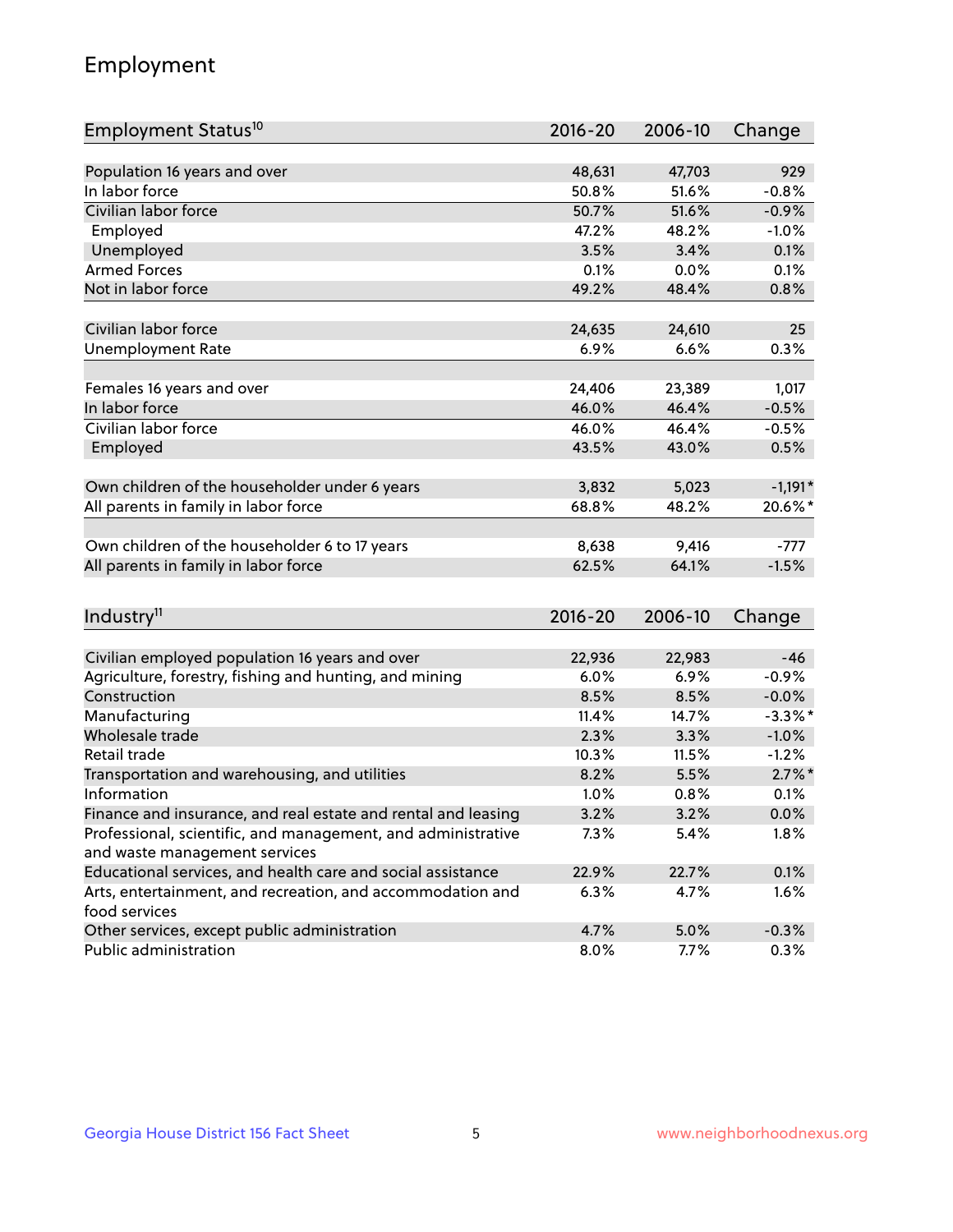## Employment, continued...

| Occupation <sup>12</sup>                                     | $2016 - 20$ | 2006-10 | Change     |
|--------------------------------------------------------------|-------------|---------|------------|
| Civilian employed population 16 years and over               | 22,936      | 22,983  | $-46$      |
| Management, business, science, and arts occupations          | 25.0%       | 27.0%   | $-2.0\%$ * |
| Service occupations                                          | 17.2%       | 17.1%   | 0.1%       |
| Sales and office occupations                                 | 19.1%       | 20.4%   | $-1.3%$    |
| Natural<br>and<br>resources,<br>construction,<br>maintenance | 14.4%       | 17.2%   | $-2.8%$    |
| occupations                                                  |             |         |            |
| Production, transportation, and material moving occupations  | 24.4%       | 18.3%   | $6.1\%$ *  |
| Class of Worker <sup>13</sup>                                | $2016 - 20$ | 2006-10 | Change     |
| Civilian employed population 16 years and over               | 22,936      | 22,983  | $-46$      |
| Private wage and salary workers                              | 72.3%       | 72.3%   | $-0.1%$    |
| Government workers                                           | 21.0%       | 20.7%   | 0.3%       |
|                                                              | 6.4%        | 6.9%    | $-0.5%$    |
| Self-employed in own not incorporated business workers       | 0.3%        | 0.1%    | 0.2%       |
| Unpaid family workers                                        |             |         |            |
| Job Flows <sup>14</sup>                                      | 2019        | 2010    | Change     |
|                                                              |             |         |            |
| Total Jobs in district                                       | 20,875      | 19,480  | 1,395      |
| Held by residents of district                                | 47.0%       | 50.6%   | $-3.6%$    |
| Held by non-residents of district                            | 53.0%       | 49.4%   | 3.6%       |
| Jobs by Industry Sector <sup>15</sup>                        | 2019        | 2010    | Change     |
| Total Jobs in district                                       | 20,875      | 19,480  | 1,395      |
| Goods Producing sectors                                      | 27.3%       | 21.1%   | 6.3%       |
| Trade, Transportation, and Utilities sectors                 | 20.4%       | 21.7%   | $-1.3%$    |
| All Other Services sectors                                   | 52.3%       | 57.2%   | $-5.0%$    |
|                                                              |             |         |            |
| Total Jobs in district held by district residents            | 9,811       | 9,864   | $-53$      |
| <b>Goods Producing sectors</b>                               | 26.8%       | 21.7%   | 5.1%       |
| Trade, Transportation, and Utilities sectors                 | 16.3%       | 17.6%   | $-1.3%$    |
| All Other Services sectors                                   | 56.9%       | 60.7%   | $-3.8%$    |
|                                                              |             |         |            |
| Jobs by Earnings <sup>16</sup>                               | 2019        | 2010    | Change     |
| Total Jobs in district                                       | 20,875      | 19,480  | 1,395      |
| Jobs with earnings \$1250/month or less                      | 27.5%       | 31.6%   | $-4.2%$    |
| Jobs with earnings \$1251/month to \$3333/month              | 43.5%       | 48.2%   | $-4.7%$    |
| Jobs with earnings greater than \$3333/month                 | 29.0%       | 20.1%   | 8.9%       |
|                                                              |             |         |            |
| Total Jobs in district held by district residents            | 9,811       | 9,864   | $-53$      |
| Jobs with earnings \$1250/month or less                      | 26.6%       | 32.0%   | $-5.3%$    |
| Jobs with earnings \$1251/month to \$3333/month              | 45.4%       | 48.1%   | $-2.7%$    |
| Jobs with earnings greater than \$3333/month                 | 27.9%       | 19.9%   | 8.0%       |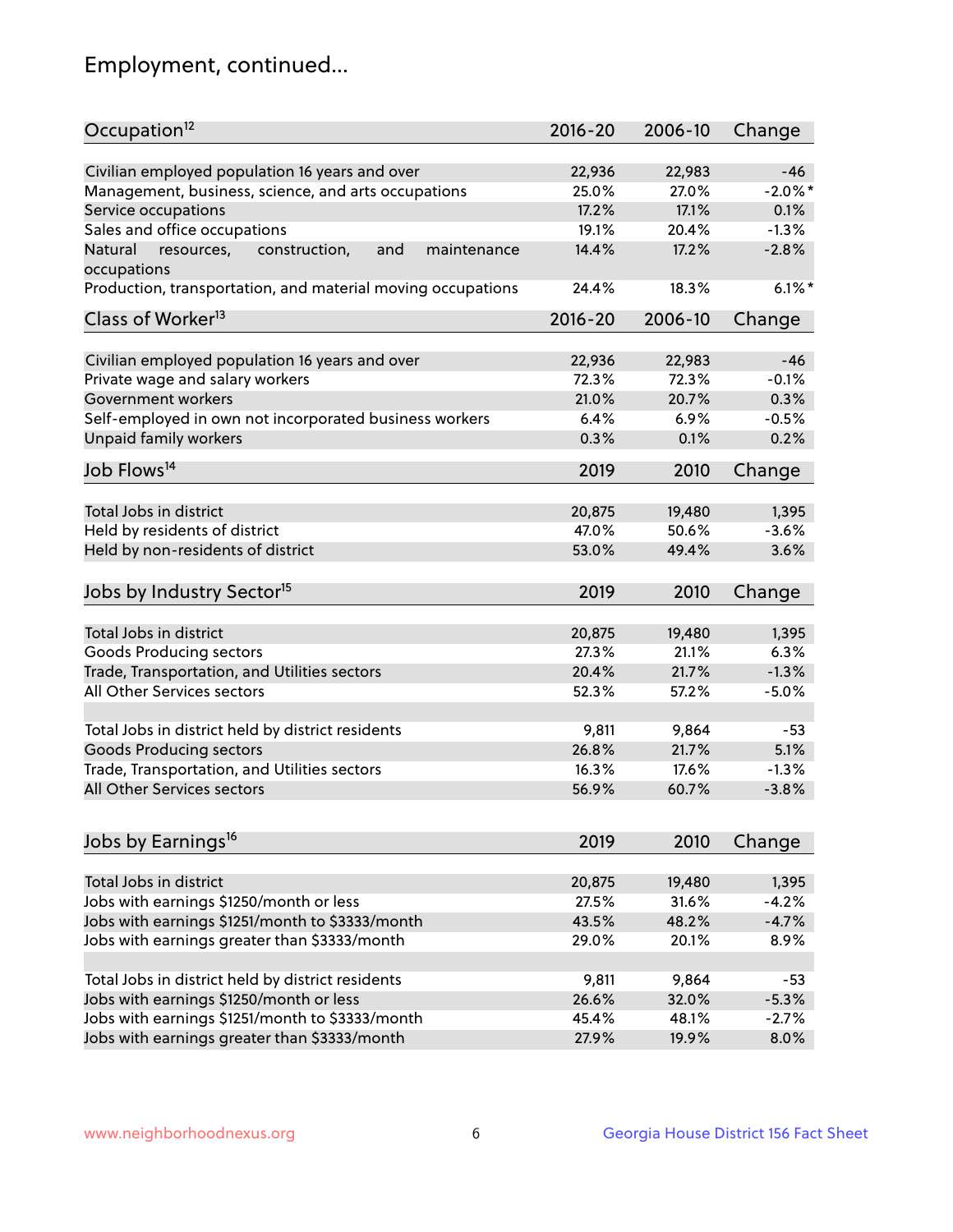## Employment, continued...

| Jobs by Age of Worker <sup>17</sup>               | 2019   | 2010   | Change  |
|---------------------------------------------------|--------|--------|---------|
|                                                   |        |        |         |
| Total Jobs in district                            | 20,875 | 19,480 | 1,395   |
| Jobs with workers age 29 or younger               | 22.8%  | 22.5%  | 0.3%    |
| Jobs with workers age 30 to 54                    | 52.6%  | 58.7%  | $-6.1%$ |
| Jobs with workers age 55 or older                 | 24.6%  | 18.8%  | 5.7%    |
|                                                   |        |        |         |
| Total Jobs in district held by district residents | 9,811  | 9.864  | $-53$   |
| Jobs with workers age 29 or younger               | 21.1%  | 20.0%  | 1.1%    |
| Jobs with workers age 30 to 54                    | 53.0%  | 58.3%  | $-5.4%$ |
| Jobs with workers age 55 or older                 | 26.0%  | 21.7%  | 4.3%    |
|                                                   |        |        |         |

#### Education

| School Enrollment <sup>18</sup>                | $2016 - 20$ | 2006-10 | Change     |
|------------------------------------------------|-------------|---------|------------|
|                                                |             |         |            |
| Population 3 years and over enrolled in school | 15,066      | 15,036  | 30         |
| Nursery school, preschool                      | 6.9%        | 6.8%    | 0.1%       |
| Kindergarten                                   | 4.9%        | 5.9%    | $-1.0%$    |
| Elementary school (grades 1-8)                 | 45.0%       | 44.7%   | 0.4%       |
| High school (grades 9-12)                      | 24.5%       | 23.7%   | 0.8%       |
| College or graduate school                     | 18.7%       | 18.9%   | $-0.3%$    |
| Educational Attainment <sup>19</sup>           | $2016 - 20$ | 2006-10 | Change     |
|                                                |             |         |            |
| Population 25 years and over                   | 39,749      | 39,683  | 66         |
| Less than 9th grade                            | 6.3%        | $9.0\%$ | $-2.7%$    |
| 9th to 12th grade, no diploma                  | 12.2%       | 15.3%   | $-3.1\%$ * |
| High school graduate (includes equivalency)    | 40.1%       | 41.2%   | $-1.1\%$   |
| Some college, no degree                        | 19.0%       | 15.5%   | $3.5\%$ *  |
| Associate's degree                             | 7.8%        | 6.5%    | $1.4\%$ *  |
| Bachelor's degree                              | 9.3%        | 7.9%    | $1.4\%$ *  |
| Graduate or professional degree                | 5.3%        | 4.7%    | $0.6\%$    |
|                                                |             |         |            |
| Percent high school graduate or higher         | 81.5%       | 75.7%   | $5.8\%$ *  |
| Percent bachelor's degree or higher            | 14.6%       | 12.6%   | 2.0%       |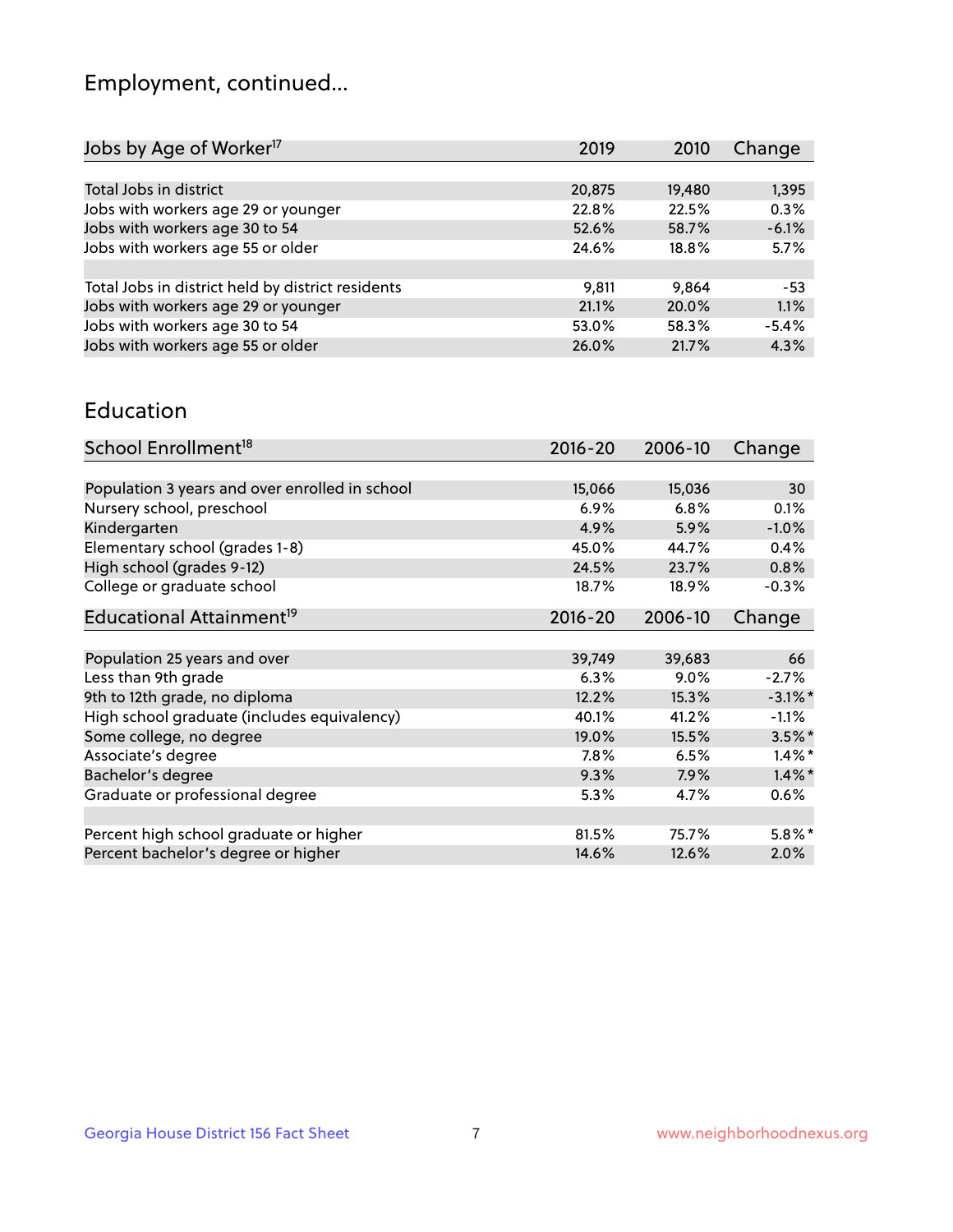## Housing

| Households by Type <sup>20</sup>                     | 2016-20 | 2006-10 | Change     |
|------------------------------------------------------|---------|---------|------------|
|                                                      |         |         |            |
| <b>Total households</b>                              | 21,142  | 21,972  | $-830$     |
| Family households (families)                         | 65.7%   | 67.5%   | $-1.8%$    |
| With own children under 18 years                     | 23.9%   | 32.1%   | $-8.2\%$ * |
| Married-couple family                                | 44.2%   | 47.6%   | $-3.4%$ *  |
| With own children of the householder under 18 years  | 14.8%   | 20.3%   | $-5.5%$ *  |
| Male householder, no wife present, family            | 4.5%    | 5.3%    | $-0.8%$    |
| With own children of the householder under 18 years  | 1.7%    | 2.5%    | $-0.8%$    |
| Female householder, no husband present, family       | 16.9%   | 14.6%   | 2.3%       |
| With own children of the householder under 18 years  | 7.4%    | 9.3%    | $-1.9%$    |
| Nonfamily households                                 | 34.3%   | 32.5%   | $1.8\%$    |
| Householder living alone                             | 30.2%   | 28.9%   | 1.4%       |
| 65 years and over                                    | 14.7%   | 11.0%   | $3.7\%$ *  |
|                                                      |         |         |            |
| Households with one or more people under 18 years    | 30.9%   | 36.6%   | $-5.7%$ *  |
| Households with one or more people 65 years and over | 34.2%   | 25.0%   | $9.2\%$ *  |
|                                                      |         |         |            |
| Average household size                               | 2.81    | 2.59    | $0.21*$    |
| Average family size                                  | 3.57    | 3.21    | $0.36*$    |
|                                                      |         |         |            |
| Housing Occupancy <sup>21</sup>                      | 2016-20 | 2006-10 | Change     |
|                                                      |         |         |            |
| Total housing units                                  | 27,254  | 26,610  | 644        |
| Occupied housing units                               | 77.6%   | 82.6%   | $-5.0\%$ * |
| Vacant housing units                                 | 22.4%   | 17.4%   | $5.0\%$ *  |
|                                                      |         |         |            |
| Homeowner vacancy rate                               | 2.6     | 1.7     | 0.9        |
| Rental vacancy rate                                  | 7.7     | 12.2    | $-4.5$     |
|                                                      |         |         |            |
| Units in Structure <sup>22</sup>                     | 2016-20 | 2006-10 | Change     |
|                                                      |         |         |            |
| Total housing units                                  | 27,254  | 26,610  | 644        |
| 1-unit, detached                                     | 61.8%   | 61.5%   | 0.3%       |
| 1-unit, attached                                     | 0.5%    | 0.4%    | 0.1%       |
| 2 units                                              | 4.0%    | 4.1%    | $-0.0%$    |
| 3 or 4 units                                         | 2.8%    | 3.2%    | $-0.5%$    |
| 5 to 9 units                                         | 3.0%    | 2.1%    | 0.9%       |
| 10 to 19 units                                       | 0.5%    | 0.7%    | $-0.1%$    |
| 20 or more units                                     | 0.9%    | 0.9%    | $-0.0%$    |
| Mobile home                                          | 26.1%   | 27.1%   | $-1.0\%$   |
| Boat, RV, van, etc.                                  | 0.4%    | 0.0%    | 0.3%       |
|                                                      |         |         |            |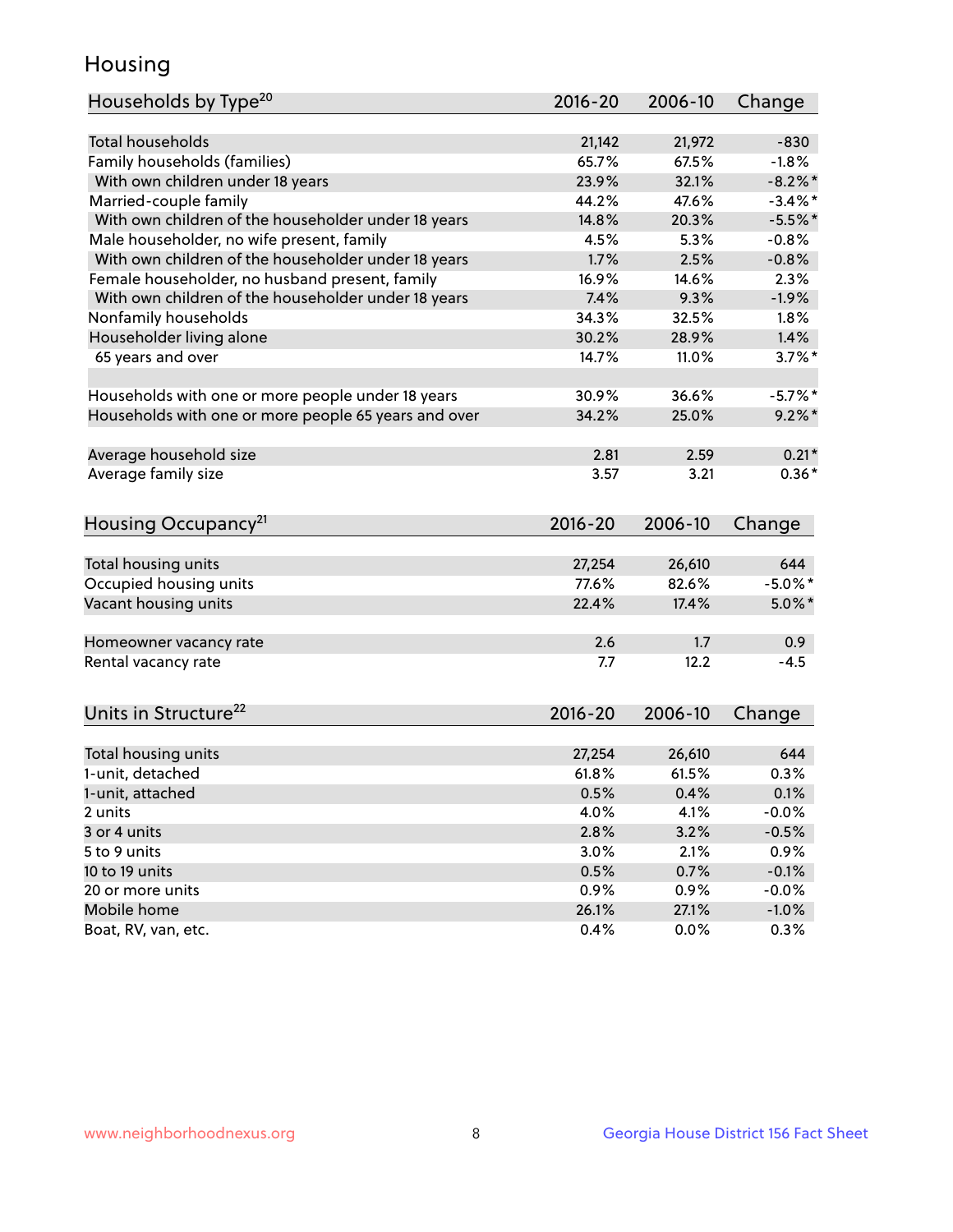## Housing, Continued...

| Year Structure Built <sup>23</sup>             | 2016-20        | 2006-10       | Change     |
|------------------------------------------------|----------------|---------------|------------|
|                                                |                |               |            |
| Total housing units<br>Built 2014 or later     | 27,254<br>1.5% | 26,610<br>(X) | 644<br>(X) |
| Built 2010 to 2013                             | 1.5%           | (X)           | (X)        |
| Built 2000 to 2009                             | 10.6%          | 6.1%          | 4.5%*      |
|                                                | 19.8%          | 19.2%         |            |
| Built 1990 to 1999                             |                |               | 0.6%       |
| Built 1980 to 1989                             | 17.5%<br>17.6% | 18.1%         | $-0.6%$    |
| Built 1970 to 1979                             | $11.8\%$       | 20.9%         | $-3.3\%$ * |
| Built 1960 to 1969                             |                | 14.4%         | $-2.6\%$ * |
| Built 1950 to 1959                             | 6.8%           | 6.8%          | 0.1%       |
| Built 1940 to 1949                             | 4.4%           | 6.2%          | $-1.8\%$ * |
| Built 1939 or earlier                          | 8.6%           | 8.5%          | 0.1%       |
| Housing Tenure <sup>24</sup>                   | $2016 - 20$    | 2006-10       | Change     |
| Occupied housing units                         | 21,142         | 21,972        | $-830$     |
| Owner-occupied                                 | 65.2%          | 65.2%         | $-0.0%$    |
| Renter-occupied                                | 34.8%          | 34.8%         | 0.0%       |
| Average household size of owner-occupied unit  | 2.80           | 2.65          | $0.15*$    |
| Average household size of renter-occupied unit | 2.83           | 2.49          | $0.34*$    |
| Residence 1 Year Ago <sup>25</sup>             | 2016-20        | 2006-10       | Change     |
|                                                |                |               |            |
| Population 1 year and over                     | 60,822         | 60,468        | 354        |
| Same house                                     | 88.2%          | 90.1%         | $-1.9%$    |
| Different house in the U.S.                    | 11.7%          | 9.7%          | 2.1%       |
| Same county                                    | 4.9%           | 4.3%          | 0.6%       |
| Different county                               | 6.8%           | 5.3%          | 1.5%       |
| Same state                                     | 5.3%           | 4.4%          | 0.9%       |
| Different state                                | 1.5%           | 0.9%          | 0.6%       |
| Abroad                                         | 0.1%           | 0.2%          | $-0.2%$    |
| Value of Housing Unit <sup>26</sup>            | $2016 - 20$    | 2006-10       | Change     |
|                                                |                |               |            |
| Owner-occupied units                           | 13,779         | 14,329        | $-550$     |
| Less than \$50,000                             | 27.4%          | 33.3%         | $-5.9%$    |
| \$50,000 to \$99,999                           | 28.6%          | 28.9%         | $-0.3%$    |
| \$100,000 to \$149,999                         | 17.4%          | 18.6%         | $-1.2%$    |
| \$150,000 to \$199,999                         | 11.4%          | 8.5%          | 2.9%       |
| \$200,000 to \$299,999                         | 10.4%          | 7.5%          | 2.9%       |
| \$300,000 to \$499,999                         | 4.1%           | 2.4%          | 1.7%       |
| \$500,000 to \$999,999                         | 0.7%           | 0.7%          | $-0.0%$    |
| \$1,000,000 or more                            | 0.1%           | 0.2%          | $-0.1%$    |
| Median (dollars)                               | 86,957         | 77,507        | 9,450*     |
| Mortgage Status <sup>27</sup>                  | $2016 - 20$    | 2006-10       | Change     |
| Owner-occupied units                           | 13,779         | 14,329        | $-550$     |
| Housing units with a mortgage                  | 40.9%          | 45.5%         | $-4.6\%$ * |
| Housing units without a mortgage               | 59.1%          | 54.5%         | 4.6%*      |
|                                                |                |               |            |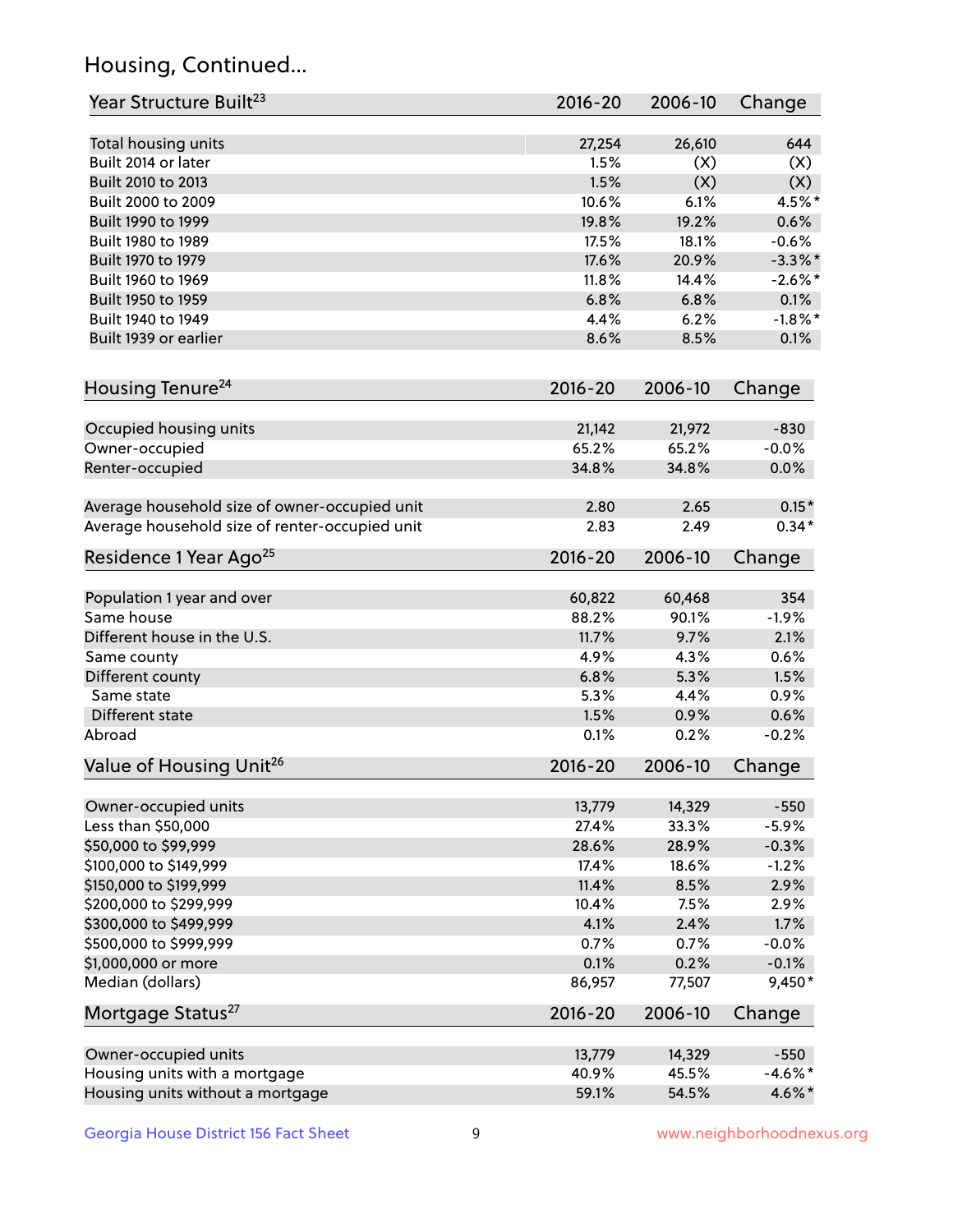## Housing, Continued...

| Selected Monthly Owner Costs <sup>28</sup>                                            | $2016 - 20$ | 2006-10 | Change      |
|---------------------------------------------------------------------------------------|-------------|---------|-------------|
| Housing units with a mortgage                                                         | 5,641       | 6,520   | $-880*$     |
| Less than \$300                                                                       | 0.1%        | 0.2%    | $-0.1%$     |
| \$300 to \$499                                                                        | 3.2%        | 8.0%    | $-4.9%$     |
| \$500 to \$999                                                                        | 43.1%       | 52.4%   | $-9.3%$ *   |
| \$1,000 to \$1,499                                                                    | 35.7%       | 24.2%   | $11.5\%$ *  |
| \$1,500 to \$1,999                                                                    | 12.6%       | 10.7%   | 2.0%        |
| \$2,000 to \$2,999                                                                    | 4.9%        | 4.4%    | 0.5%        |
| \$3,000 or more                                                                       | 0.4%        | 0.1%    | 0.3%        |
| Median (dollars)                                                                      | 1,035       | 878     | $157*$      |
| Housing units without a mortgage                                                      | 8,138       | 7,808   | 330         |
| Less than \$150                                                                       | 3.2%        | 9.7%    | $-6.4%$     |
| \$150 to \$249                                                                        | 16.2%       | 27.3%   | $-11.0\%$ * |
| \$250 to \$349                                                                        | 28.9%       | 29.7%   | $-0.8%$     |
| \$350 to \$499                                                                        | 31.0%       | 21.7%   | $9.3\%$ *   |
| \$500 to \$699                                                                        | 14.7%       | 9.2%    | 5.6%        |
| \$700 or more                                                                         | 5.8%        | 2.5%    | 3.3%        |
| Median (dollars)                                                                      | 356         | 287     | $68*$       |
| Selected Monthly Owner Costs as a Percentage of<br>Household Income <sup>29</sup>     | $2016 - 20$ | 2006-10 | Change      |
| Housing units with a mortgage (excluding units where<br>SMOCAPI cannot be computed)   | 5,624       | 6,491   | $-866$      |
| Less than 20.0 percent                                                                | 47.0%       | 45.2%   | 1.8%        |
| 20.0 to 24.9 percent                                                                  | 10.9%       | 16.2%   | $-5.3\%$ *  |
| 25.0 to 29.9 percent                                                                  | 9.5%        | 8.6%    | 0.9%        |
| 30.0 to 34.9 percent                                                                  | 8.9%        | 7.7%    | 1.2%        |
| 35.0 percent or more                                                                  | 23.7%       | 22.3%   | 1.4%        |
| Not computed                                                                          | 16          | 30      | $-13$       |
| Housing unit without a mortgage (excluding units where<br>SMOCAPI cannot be computed) | 7,874       | 7,657   | 217         |
| Less than 10.0 percent                                                                | 46.4%       | 42.4%   | 4.0%*       |
| 10.0 to 14.9 percent                                                                  | 18.0%       | 19.7%   | $-1.7%$     |
| 15.0 to 19.9 percent                                                                  | 14.3%       | 10.3%   | 4.0%*       |
| 20.0 to 24.9 percent                                                                  | 5.6%        | 7.7%    | $-2.1%$     |
| 25.0 to 29.9 percent                                                                  | 3.2%        | 5.8%    | $-2.6%$     |
| 30.0 to 34.9 percent                                                                  | 1.8%        | 3.9%    | $-2.1%$     |
| 35.0 percent or more                                                                  | 10.7%       | 10.2%   | 0.4%        |
| Not computed                                                                          | 264         | 151     | 113         |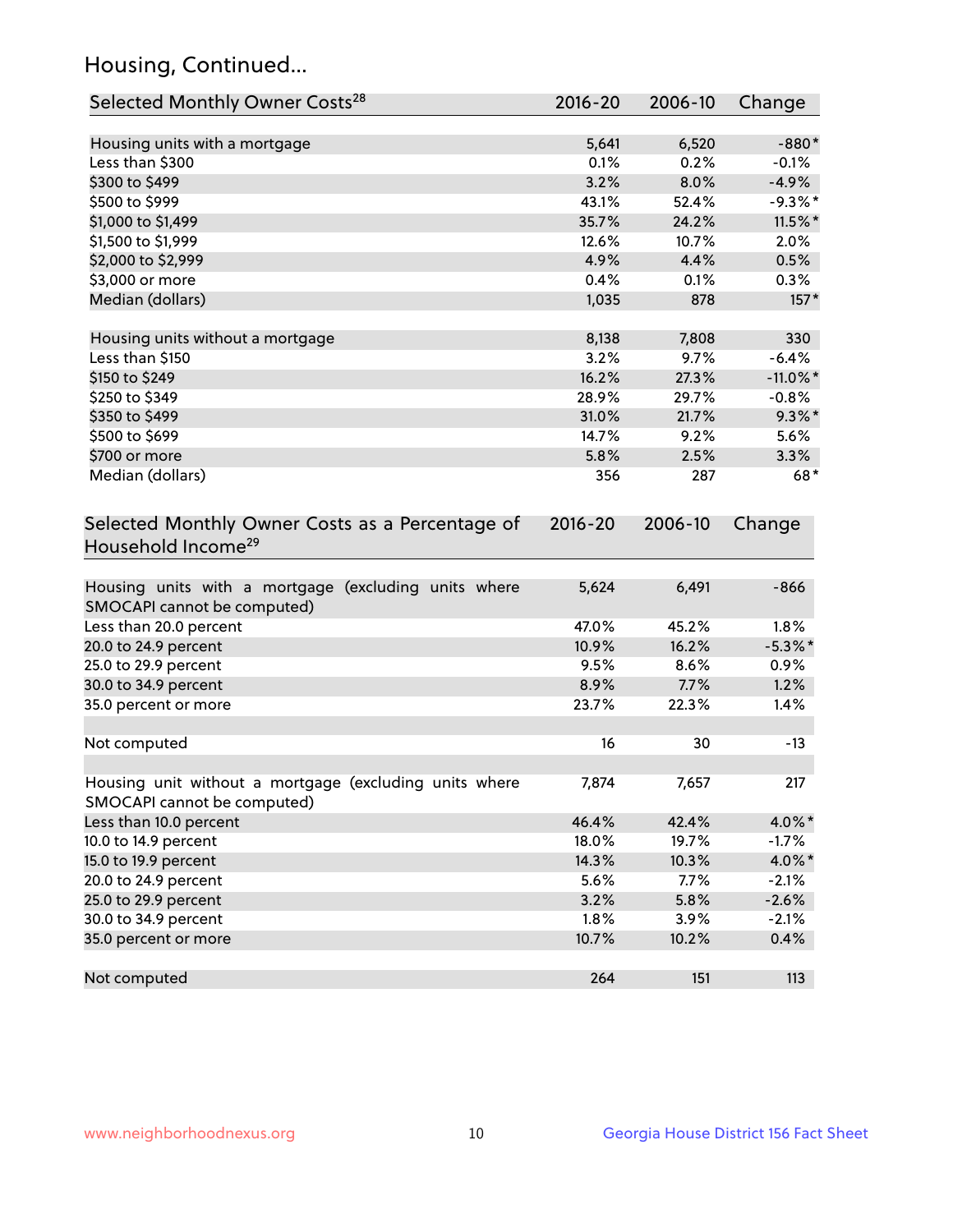## Housing, Continued...

| Gross Rent <sup>30</sup>   | 2016-20 | 2006-10 | Change   |
|----------------------------|---------|---------|----------|
|                            |         |         |          |
| Occupied units paying rent | 6,261   | 6,402   | $-140$   |
| Less than \$200            | 4.2%    | 5.8%    | $-1.6%$  |
| \$200 to \$499             | 28.2%   | 38.6%   | $-10.4%$ |
| \$500 to \$749             | 37.9%   | 42.9%   | $-5.0%$  |
| \$750 to \$999             | 21.1%   | 9.6%    | 11.5%    |
| \$1,000 to \$1,499         | $8.0\%$ | $2.9\%$ | 5.1%     |
| \$1,500 to \$1,999         | 0.6%    | 0.2%    | 0.4%     |
| \$2,000 or more            | $0.0\%$ | $0.0\%$ | $-0.0%$  |
| Median (dollars)           | 598     | 522     | $77*$    |
|                            |         |         |          |
| No rent paid               | 1,102   | 1,241   | $-139$   |
|                            |         |         |          |

| Gross Rent as a Percentage of Household Income <sup>31</sup>                   | $2016 - 20$ | 2006-10 | Change    |
|--------------------------------------------------------------------------------|-------------|---------|-----------|
|                                                                                |             |         |           |
| Occupied units paying rent (excluding units where GRAPI<br>cannot be computed) | 5,944       | 6,188   | $-244$    |
| Less than 15.0 percent                                                         | 25.2%       | 15.4%   | $9.8\%$ * |
| 15.0 to 19.9 percent                                                           | 8.3%        | 11.8%   | $-3.5%$   |
| 20.0 to 24.9 percent                                                           | 12.0%       | 10.4%   | 1.6%      |
| 25.0 to 29.9 percent                                                           | 9.5%        | 11.6%   | $-2.1%$   |
| 30.0 to 34.9 percent                                                           | 10.7%       | 9.1%    | 1.7%      |
| 35.0 percent or more                                                           | 34.3%       | 41.8%   | $-7.4%$   |
|                                                                                |             |         |           |
| Not computed                                                                   | 1.419       | 1,455   | $-36$     |

## Transportation

| Commuting to Work <sup>32</sup>           | 2016-20 | 2006-10 | Change     |
|-------------------------------------------|---------|---------|------------|
|                                           |         |         |            |
| Workers 16 years and over                 | 22,567  | 22,493  | 74         |
| Car, truck, or van - drove alone          | 86.5%   | 81.4%   | $5.0\%$ *  |
| Car, truck, or van - carpooled            | 8.2%    | 11.1%   | $-2.9\%$ * |
| Public transportation (excluding taxicab) | 0.2%    | 0.3%    | $-0.1%$    |
| Walked                                    | 2.1%    | 2.1%    | 0.1%       |
| Other means                               | 1.1%    | 3.5%    | $-2.3%$    |
| Worked at home                            | $1.9\%$ | 1.7%    | 0.2%       |
|                                           |         |         |            |
| Mean travel time to work (minutes)        | 23.5    | 21.7    | $1.7*$     |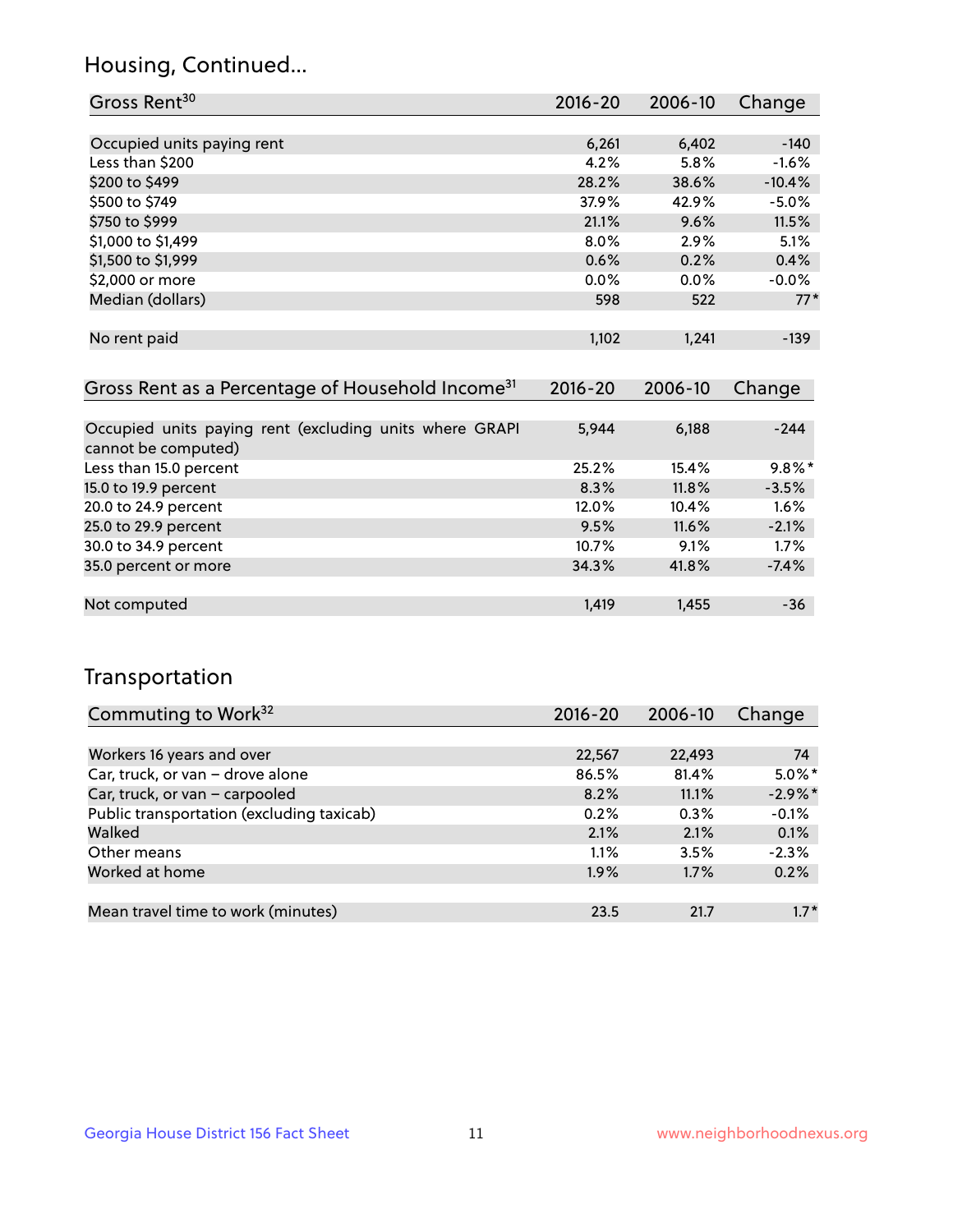## Transportation, Continued...

| Vehicles Available <sup>33</sup> | $2016 - 20$ | 2006-10  | Change    |
|----------------------------------|-------------|----------|-----------|
|                                  |             |          |           |
| Occupied housing units           | 21,142      | 21,972   | $-830$    |
| No vehicles available            | 8.7%        | $10.0\%$ | $-1.4%$   |
| 1 vehicle available              | 38.0%       | 34.5%    | $3.6\%$ * |
| 2 vehicles available             | 30.0%       | 34.8%    | $-4.9%$ * |
| 3 or more vehicles available     | 23.3%       | 20.7%    | 2.6%      |

#### Health

| Health Insurance coverage <sup>34</sup>                 | 2016-20 |
|---------------------------------------------------------|---------|
|                                                         |         |
| Civilian Noninstitutionalized Population                | 59,855  |
| With health insurance coverage                          | 82.8%   |
| With private health insurance coverage                  | 49.0%   |
| With public health coverage                             | 44.9%   |
| No health insurance coverage                            | 17.2%   |
| Civilian Noninstitutionalized Population Under 19 years | 16,410  |
| No health insurance coverage                            | 6.6%    |
| Civilian Noninstitutionalized Population 19 to 64 years | 33,674  |
| In labor force:                                         | 22,127  |
| Employed:                                               | 20,619  |
| With health insurance coverage                          | 74.4%   |
| With private health insurance coverage                  | 69.5%   |
| With public coverage                                    | 7.3%    |
| No health insurance coverage                            | 25.6%   |
| Unemployed:                                             | 1,508   |
| With health insurance coverage                          | 31.5%   |
| With private health insurance coverage                  | 25.0%   |
| With public coverage                                    | 7.5%    |
| No health insurance coverage                            | 68.5%   |
| Not in labor force:                                     | 11,547  |
| With health insurance coverage                          | 74.7%   |
| With private health insurance coverage                  | 33.4%   |
| With public coverage                                    | 48.5%   |
| No health insurance coverage                            | 25.3%   |